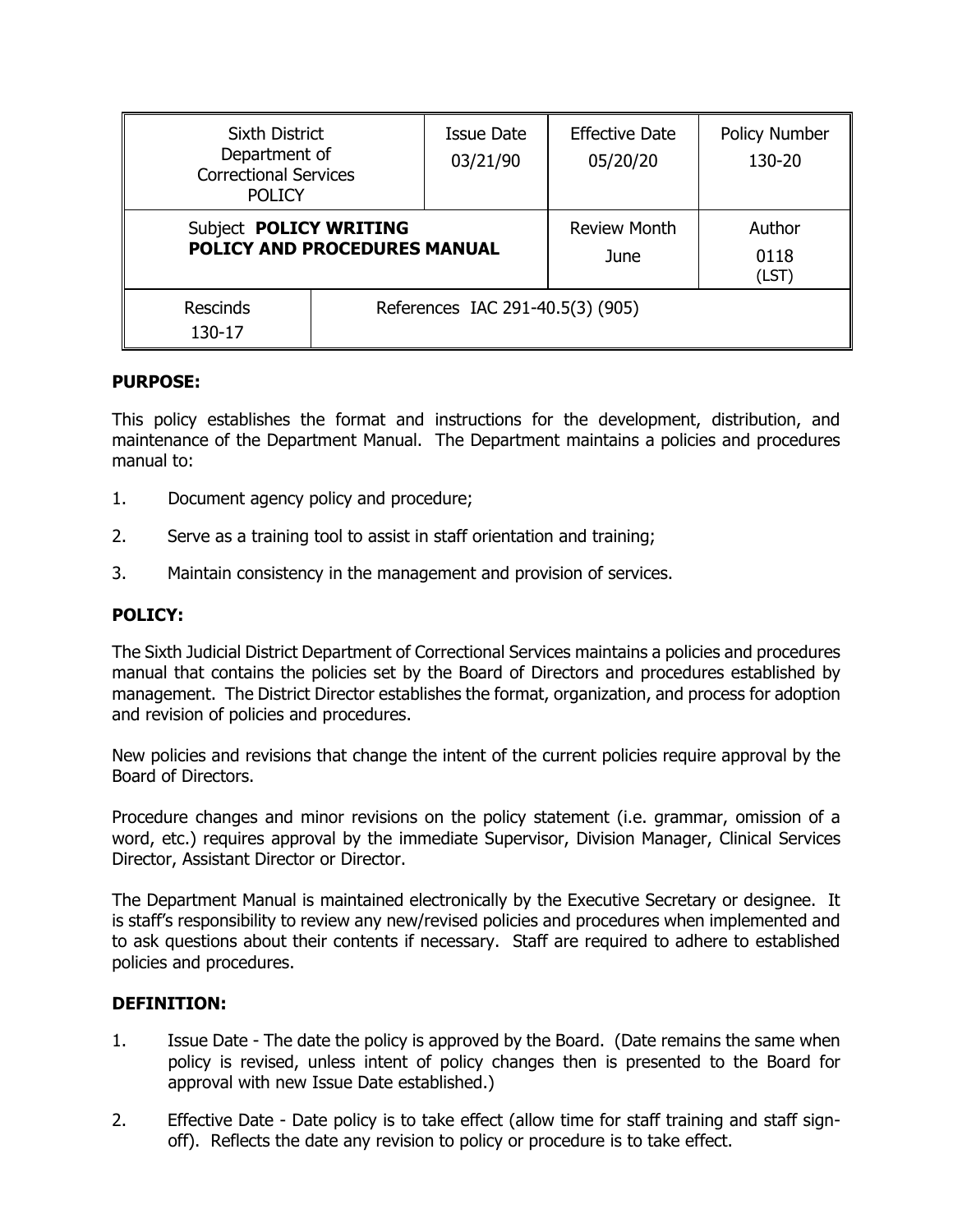#### **POLICY NUMBER 130-20 PAGE 2 OF 9**

# **DEFINITION:** (continued)

3. Policy Number - Classifies policy numerically (Example: 100-14). Classifies policy yearly by effective date (Example:  $100-14$ ). See Table of Contents (130A) which categorizes each section.

When a revision occurs in the same year, add a suffix alphabetically after the year. (Example: 100-14 is original policy number; 100-14A is the first revision; 100-14B is the second revision and so on).

When a revision occurs in a subsequent year, the year extension is changed in the policy number (Example: 100-14 is original policy number; 100-14A is the first revision; 100-15 is then the revision made in the year 2015).

- 4. Subject Title of policy.
- 5. Review Month Month established by Director, Assistant Director, Clinical Services Director or Division Manager. Review months are set up on a quarterly basis.
- 6. Rescinds The policy number the revision is replacing.
- 7. Author Person responsible for annual review, generally original author. See Author List (130B) for Author Number and Author Name.
- 8. References Iowa Code Chapter, case law, ICON business rules, accreditation standards, training manuals, and other policies related to the policy.
- 9. PURPOSE: Explains reason the policy exists.
- 10. POLICY: Overall statement of principle and/or staff requirements.
- 11. DEFINITION: Explains or clarifies specific or frequently used terms.
- 12. PROCEDURE: Step by step guidance for standardized implementation of the policy.

### **PROCEDURE:**

- 1. Instructions for writing purpose statements:
	- A. A purpose section may be used in three (3) ways:
		- 1) To identify the purpose of a system, form or activity;
		- 2) To identify the purpose of a policy;
		- 3) To identify the purpose of a procedure.
	- B. A purpose is not required for every chapter, but is written when needed to provide clarity and explanation.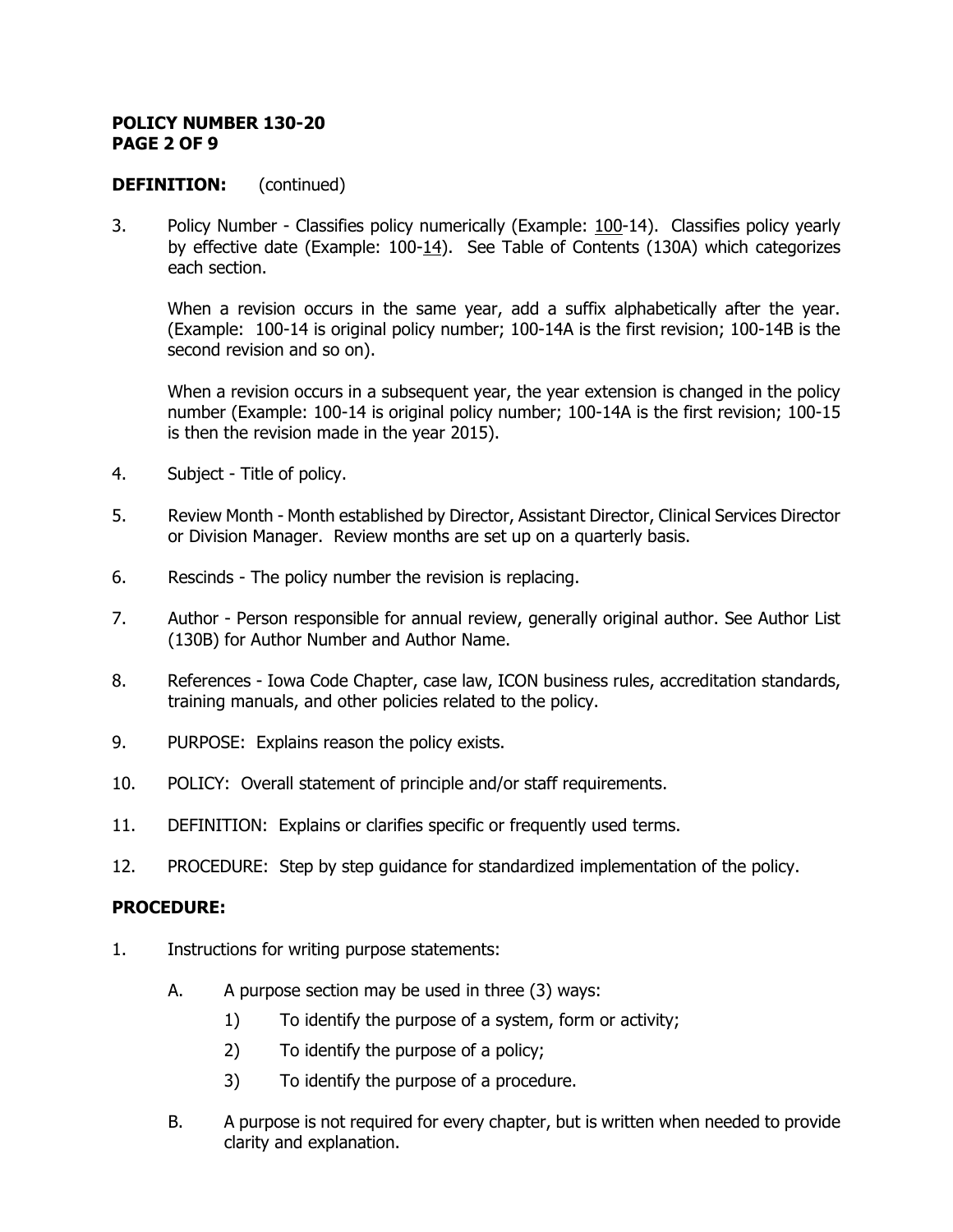#### **POLICY NUMBER 130-20 PAGE 3 OF 9**

# **PROCEDURE:** (continued)

- 2. Instructions for writing policy statements:
	- A. A policy statement effects an overall statement of principle. It represents a requirement. A policy describes a "what" and procedures described "how, when, who and where" except if the "how, when, who and where" are significant enough to be stated as a policy. The policy statement services as a guideline for procedures and decision-making.
	- B. Policies are written from the perspective of requirements established by the Board of Directors. Policies are a high-level overall plan embracing important general requirements, goals or standards that is used to guide procedure development, and current and future decision making.
- 3. Instructions for writing definitions:
	- A. Definitions are provided when a statement of the meaning of a word needs to be clear. Correctional terminology, in most cases, needs to be defined for the reader. The assumption is made that the reader is a new employee.
- 4. Instructions for writing procedures:
	- A. A procedure tells "how, when, who and where". It may be written in many formats but it usually is chronologically or step-by-step. Clarification is provided if:
		- 1) Not all steps are required, i.e. if alternative action is permissible;
		- 2) The procedures are merely suggestive, or
		- 3) Each step of procedure must be closely followed.
	- B. Procedures are comprehensive. All staff actions are addressed.
	- C. Procedures are written in a staff-action format. The manual directs staff actions/responsibilities, not the offender's. However, this can sometimes make for awkward language and exceptions are appropriate.
	- D. Words such as "must", "shall", "should", and "will" are to be used sparingly unless otherwise quoted directly from any Reference listed on the policy. Procedures are written in a direct, declarative style:
		- 1) If the procedure indicates something occurs, the translation is it always occurs. If there are exceptions to the rule, they are identified.
		- 2) If the procedure is discretionary, "may" is used followed by guidelines, examples, or a list (comprehensive if possible) of alternatives.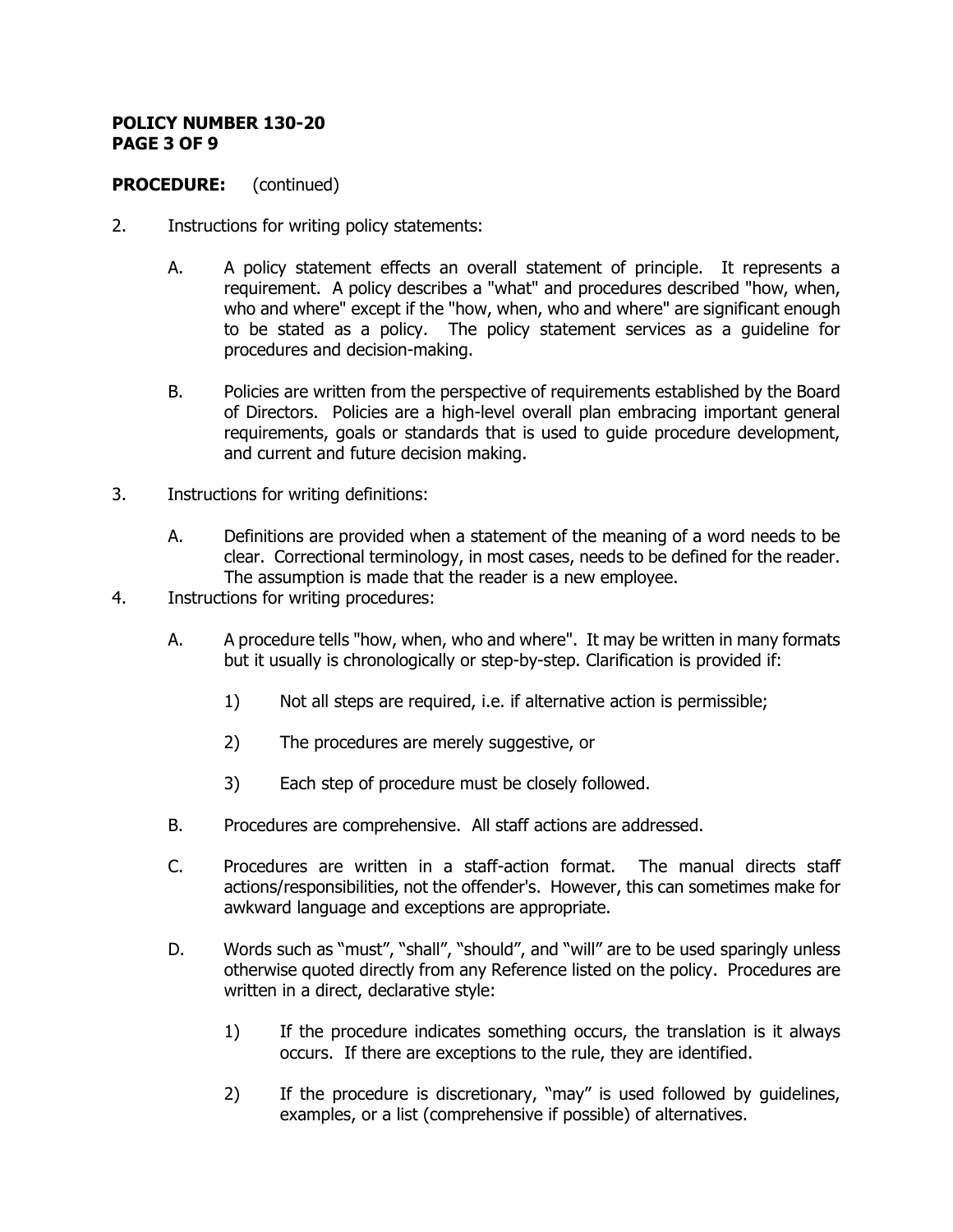#### **POLICY NUMBER 130-20 PAGE 4 OF 9**

# **PROCEDURE:** (continued)

- E. Where discretion is appropriate/necessary, the level of specificity and/or amount of judgment allowed correlates with the relative position of the decision maker. The Administration/supervisory levels are afforded more discretion than line staff and this is reflected by the procedures. (Example: The Director is working with guidelines and the Residential Officer is provided a "laundry list".)
- F. Sentences are written in the present tense.
- G. "Clients" are:
	- 1) Defendants (pretrial);
	- 2) Offenders (field services);
	- 3) Residents (residential).
- H. Probation/Parole Officers and Residential Probation/Parole Officers are Supervising Agents.
- I. Avoid long paragraphs. Procedures normally do not exceed two (2) sentences. Various elements that relate to a singular topic are sub-pointed.
- J. Authority/discretion is delegated to the "who" indicated, unless identified differently in the procedure (usually a Supervisor, Division Manager, Clinical Services Director, Assistant Director or Director).
- K. Cross references to other policies or forms:
	- 1) In parentheses and indicated in the first related procedure of the policy.
	- 2) Cross references are not repeated in the same policy.
	- 3) Forms are cross referenced to policies by form number. When more than one form correlates to a single policy, the numbering sequence is:
		- a. Policy 100-14:
			- (1.) Form 100A-14;
			- (2.) Form 100B-14.
- 5. Format and punctuation within policy; may use software's numbering function:

There is a double space between each section and sub-pointed subsection (space and a half may be used for appropriate page breaks). Subsections having subsequent subpointed sections end with a colon (:). Sub-pointed subsections which are complete sentences end with a period (.) Sub-pointed subsections which are not complete sentences end with a semi-colon (;), unless it is the last sub-point which ends with a period (.).

1. Starts out with number "1." followed by indent and statement.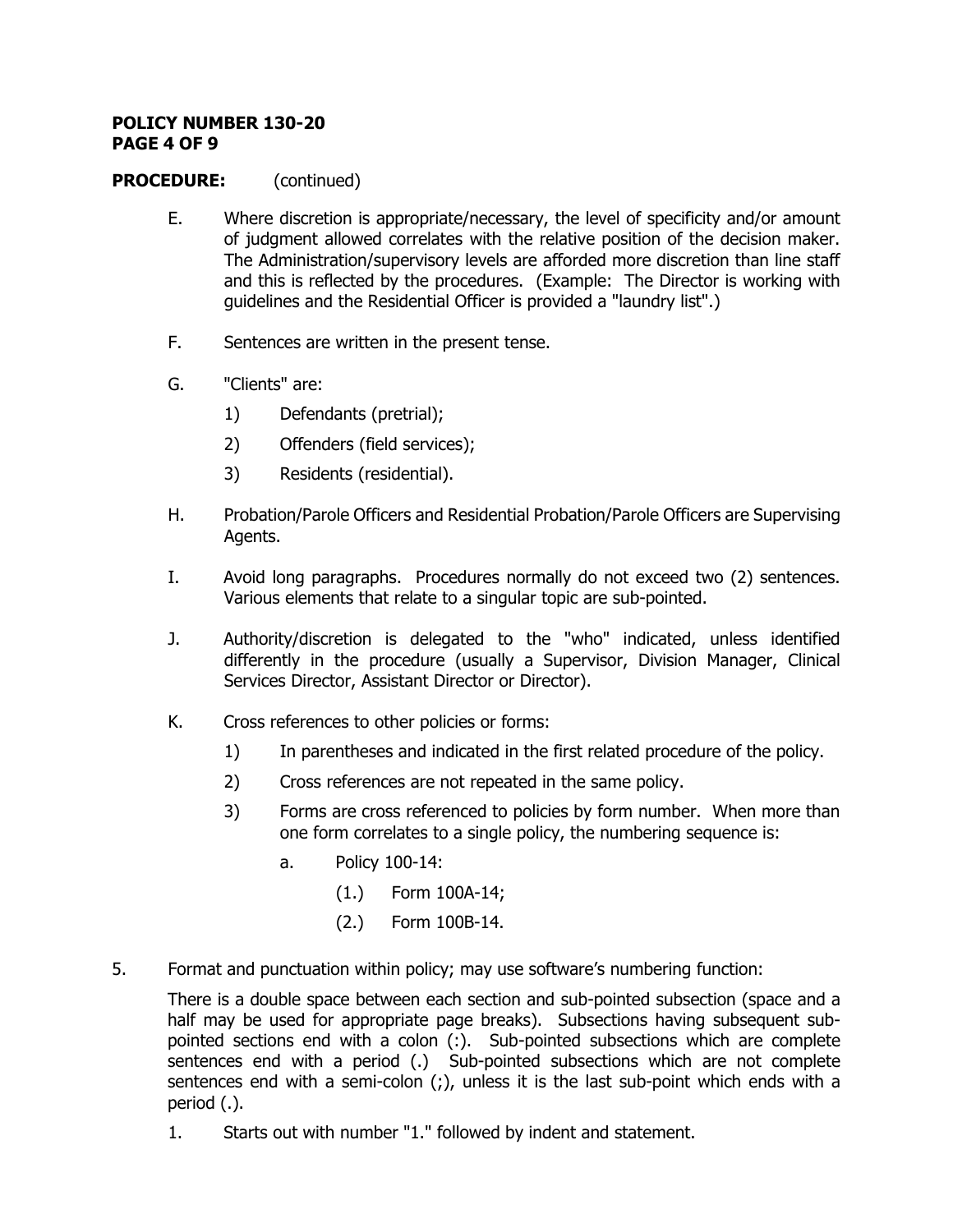#### **POLICY NUMBER 130-20 PAGE 5 OF 9**

## **PROCEDURE: (continued)**

| (TAB) A.                  | Subsection "A." followed by indent and statement. |    |     |    |                                                      |  |  |  |
|---------------------------|---------------------------------------------------|----|-----|----|------------------------------------------------------|--|--|--|
| (TAB)(TAB)                | 1)                                                |    |     |    | Subsection "1)." followed by indent and statement.   |  |  |  |
| (TAB)(TAB)(TAB)           |                                                   | а. |     |    | Subsection "a." followed by indent and statement.    |  |  |  |
| (TAB)(TAB)(TAB)(TAB)      |                                                   |    | (1) |    | Subsection "(1)" followed by indent and statement.   |  |  |  |
| (TAB)(TAB)(TAB)(TAB)(TAB) |                                                   |    |     | a) | Subsection "a)" followed by indent and<br>statement. |  |  |  |

- 6. Capitalization:
	- A. All offices are capitalized (i.e. County Attorney, Clerk of Court, Court, Department [when referring to Department of Corrections], etc.)
	- B. All staff titles are capitalized (i.e. Agent, Residential Officer, Supervisor, Assistant Director, Director, etc.)
	- C. All form names are capitalized (i.e. Statement of Offender, Probation Agreement, Victim Impact Information, Presentence Investigation, etc.)
- 7. Forms:

# FORM INSTRUCTIONS

| <b>FORM TITLE</b> | Issue Date | <b>Effective Date</b> | Form Number |
|-------------------|------------|-----------------------|-------------|
|                   |            |                       |             |

- 1. Form Title Name of the form.
- 2. Issue Date Date the policy is approved by approving authority.
- 3. Effective Date Date form is to take effect (allows time for staff training and staff sign-off).
- 4. Form Number Classifies form numerically & alphabetically (use upper case, i.e. "A" and not "a") in accordance with Policy Number.

Example: Policy Number 100-14, the first Form Number is 100A-14; the second form for said policy is 100B-14 and so forth).

When a revision occurs in the same year, add a suffix alphabetically after the year. (Example: 100A-14 is original Form Number; 100A-14A is the first revision; 100A-14B is the second revision and so forth).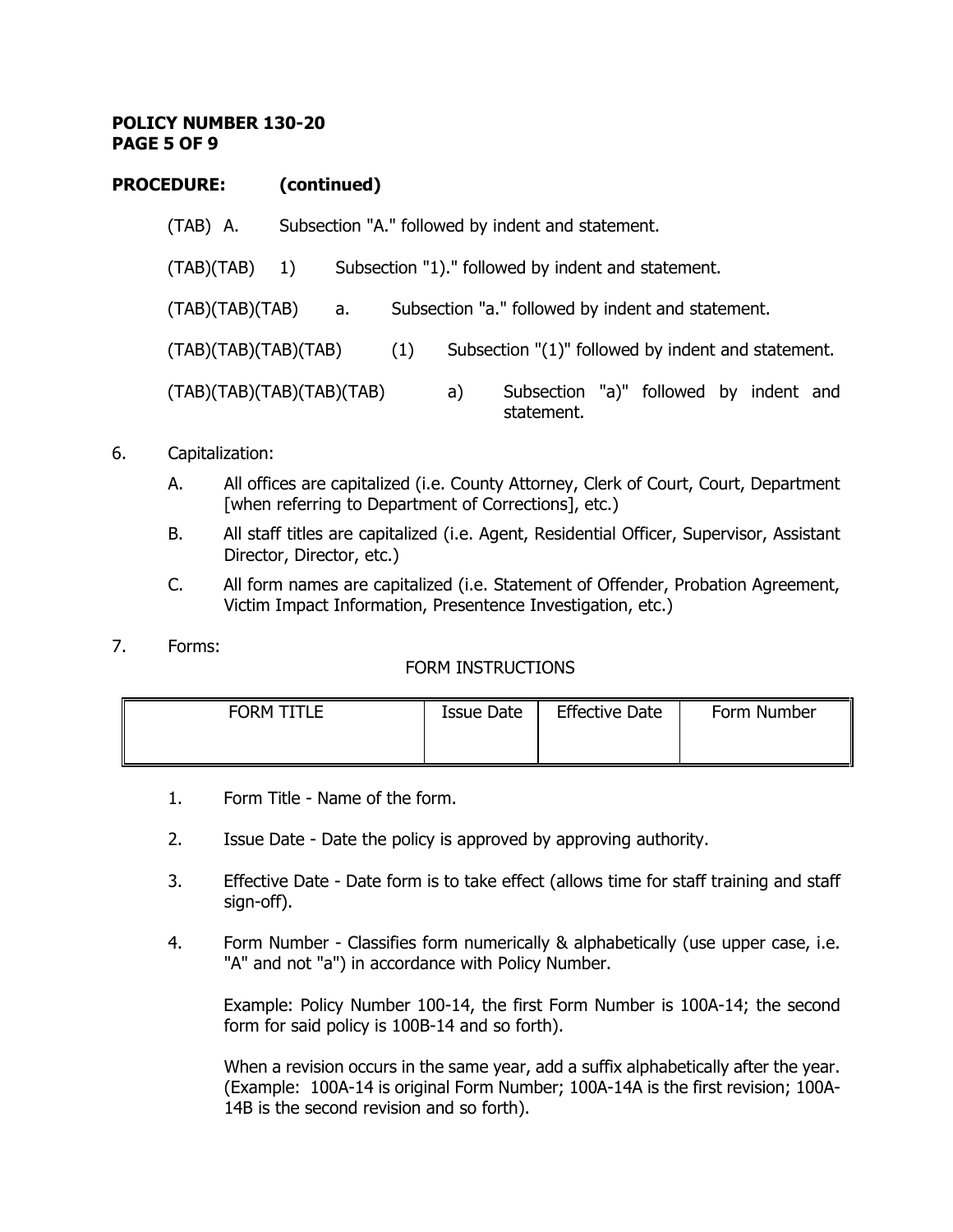#### **POLICY NUMBER 130-20 PAGE 6 OF 9**

## **PROCEDURE:** (continued)

When a revision occurs in a subsequent year, the year extension is changed in the Form Number (Example: 100A-14 is original Form Number; 100A-14A is the first revision; 100A-15 is then the revision made in the year 2015).

- 5. Each form is to have a Form Instructions sheet which gives in-depth directions as to how the form is to be filled out. A numerical system is used starting with " $(1)$ " in the first slot to be filled in.
	- A. The Form Instructions sheets are located on the left-side page and the form on the right-side page of the Department Manual. For two-sided or multiple page forms, each side or page of the form has a separate Form Instructions sheet, unless the designee determines it is not feasible.

| Instructions | Form |
|--------------|------|
|              |      |
|              |      |

- 8. Maintenance and Distribution:
	- A. The Department Manual designee maintains the original of all policies and forms effective 5/10/91.
		- 1) The designee maintains a current Department Manual which contains all approved revisions to date of policies and forms.
		- 2) The designee maintains a Department Manual which contains all outdated policies and forms.
	- B. Computer back-up is maintained by the District's Systems Administrator.
	- C. The Department Manual designee maintains a list of all policies and their review months.
	- D. The Department Manual designee provides each author with a list of policies which are up for review:
		- 1) If revision of a policy is not needed, a note indicating this is sent to your immediate Supervisor (i.e. Director, Assistant Director, Clinical Services Director, Division Manager) and the designee. NOTE: All policies and forms remain in effect until revised or rescinded.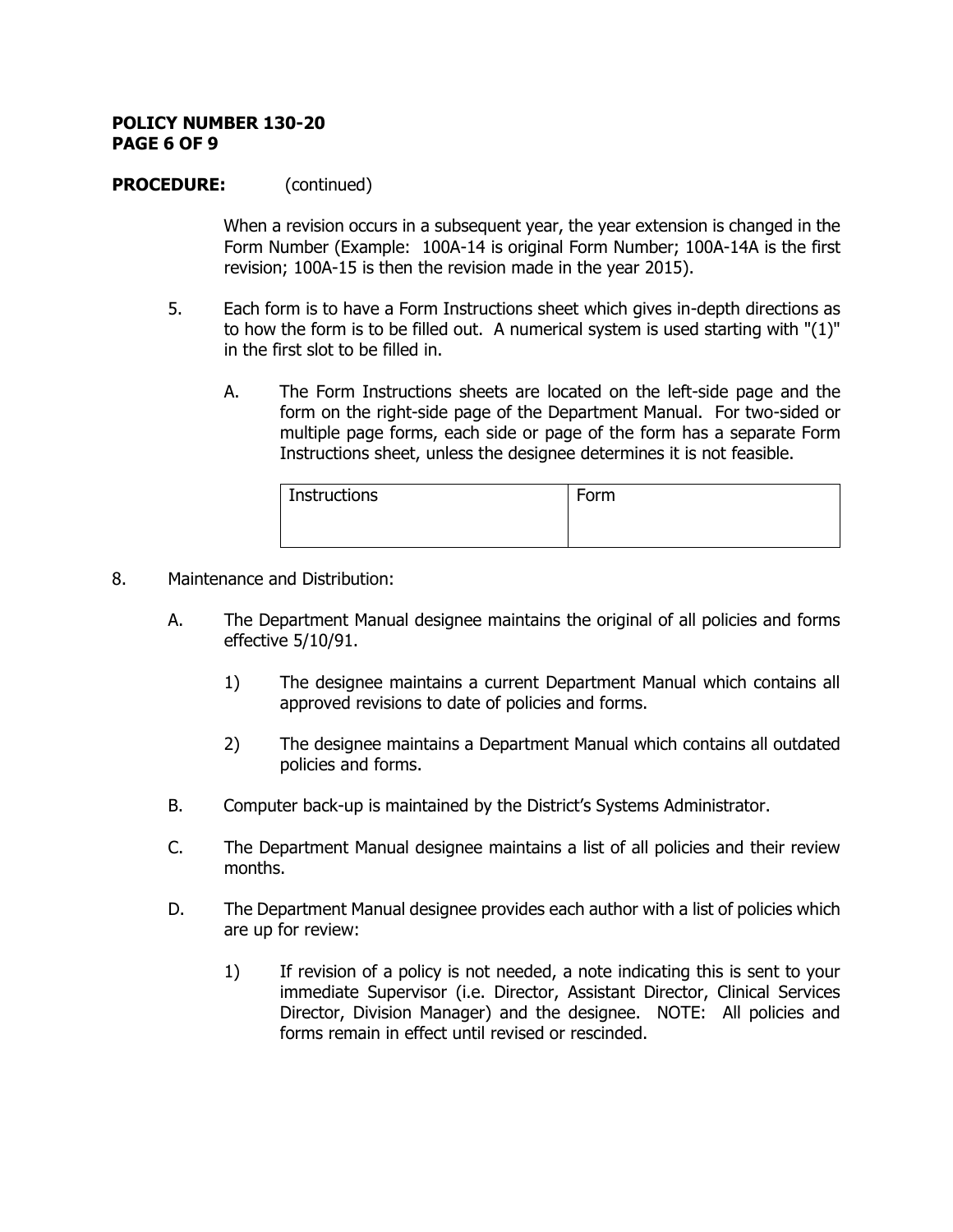#### **POLICY NUMBER 130-20 PAGE 7 OF 9**

## **PROCEDURE:** (continued)

- 2) The author reviews and makes revisions as needed and submits to their immediate Supervisor (i.e. Director, Assistant Director, Clinical Services Director, Division Manager).
- 3) The author submits the revisions to the Department Manual designee once finalized.
- E. New Chapter/New Policies:
	- 1) All new chapters and new policies are prepared by the policy's author. The Department Manual designee is provided a computerized file via e-mail of the final draft. The designee inserts the proper dates, policy numbers and form numbers. A Review Month is assigned (which is on a quarterly basis [March, June, September, December] the closest month to the Effective Date). The policy is electronically sent to Management Team for review. Once the policy is finalized, it is presented to the Board of Directors for approval. The designee submits the approved policy to the Director for signature.
	- 2) The Department Manual designee electronically downloads the policies/forms in YUKON under DOC Portal, Policy Manual. The designee sends the policies/forms electronically to all "DOC  $6<sup>th</sup>$  All Users" with instructions on how to access them online.

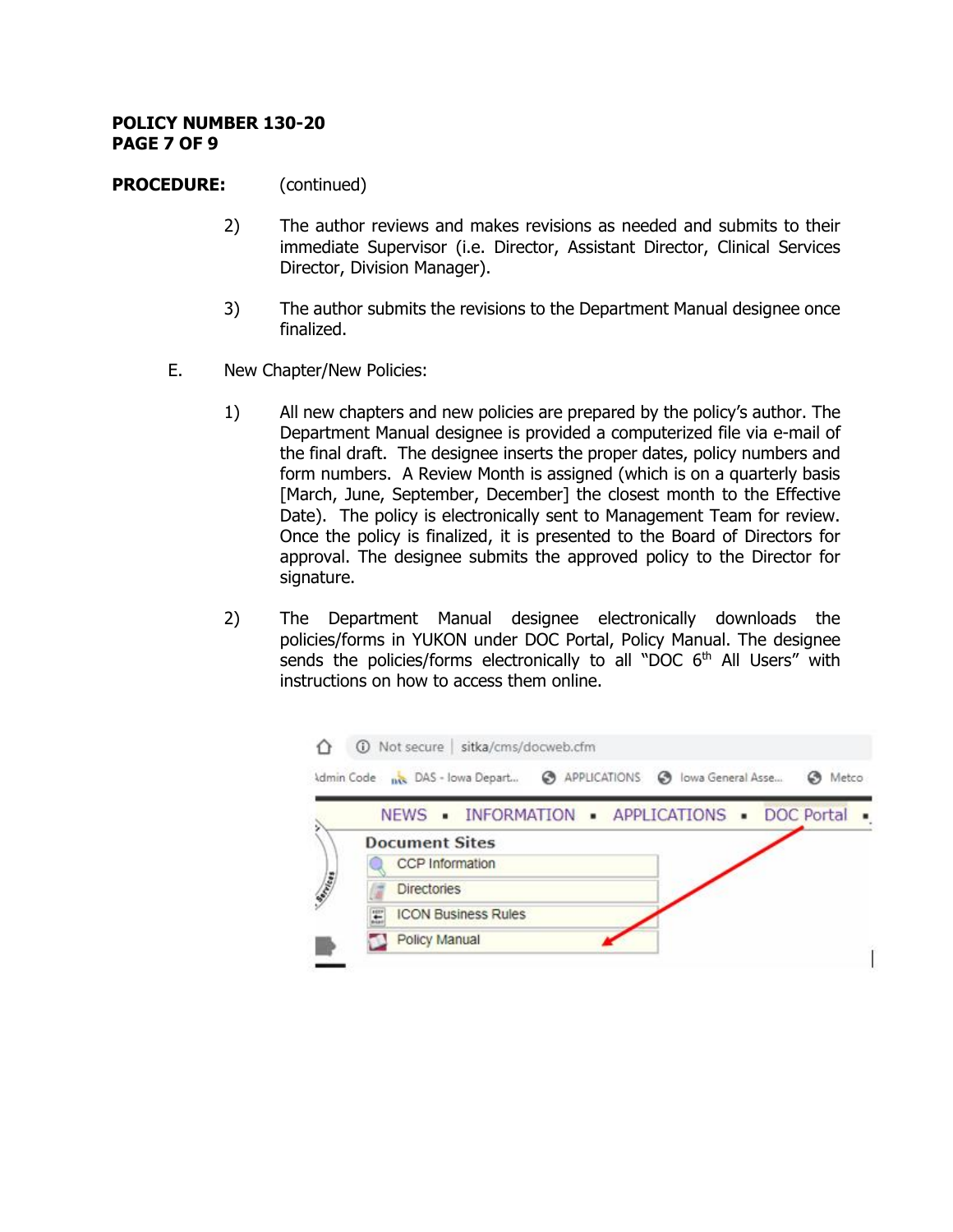#### **POLICY NUMBER 130-20 PAGE 8 OF 9**

# **PROCEDURE:** (continued)

- 3) As of February 1, 2015, policy sign-offs are complete electronically. All manual sign-off sheets prior to this date are kept by the Department Manual designee indefinitely.
- 9. Revisions to Policies & Forms:
	- A. The Department Manual designee makes all revisions to current policies and forms:
		- 1) The designee makes the necessary revisions, proofreads and makes adjustments to format, Policy Numbers, Form Numbers, Issue Date and Effective Date.
		- 2) The policy is electronically sent to Management Team for review. Once the policy is finalized, the designee prints and submits to the Director for signature. The Union reviews policies prior to distribution.
		- 3) The Department Manual designee electronically downloads the policies/forms in YUKON under DOC Portal, Policy Manual. The designee sends the policies/forms electronically to all "DOC  $6<sup>th</sup>$  All Users" with instructions on how to access them online.



B. As of February 1, 2015, policy sign-offs are complete electronically. All manual sign-off sheets prior to this date are kept by the Department Manual designee indefinitely.